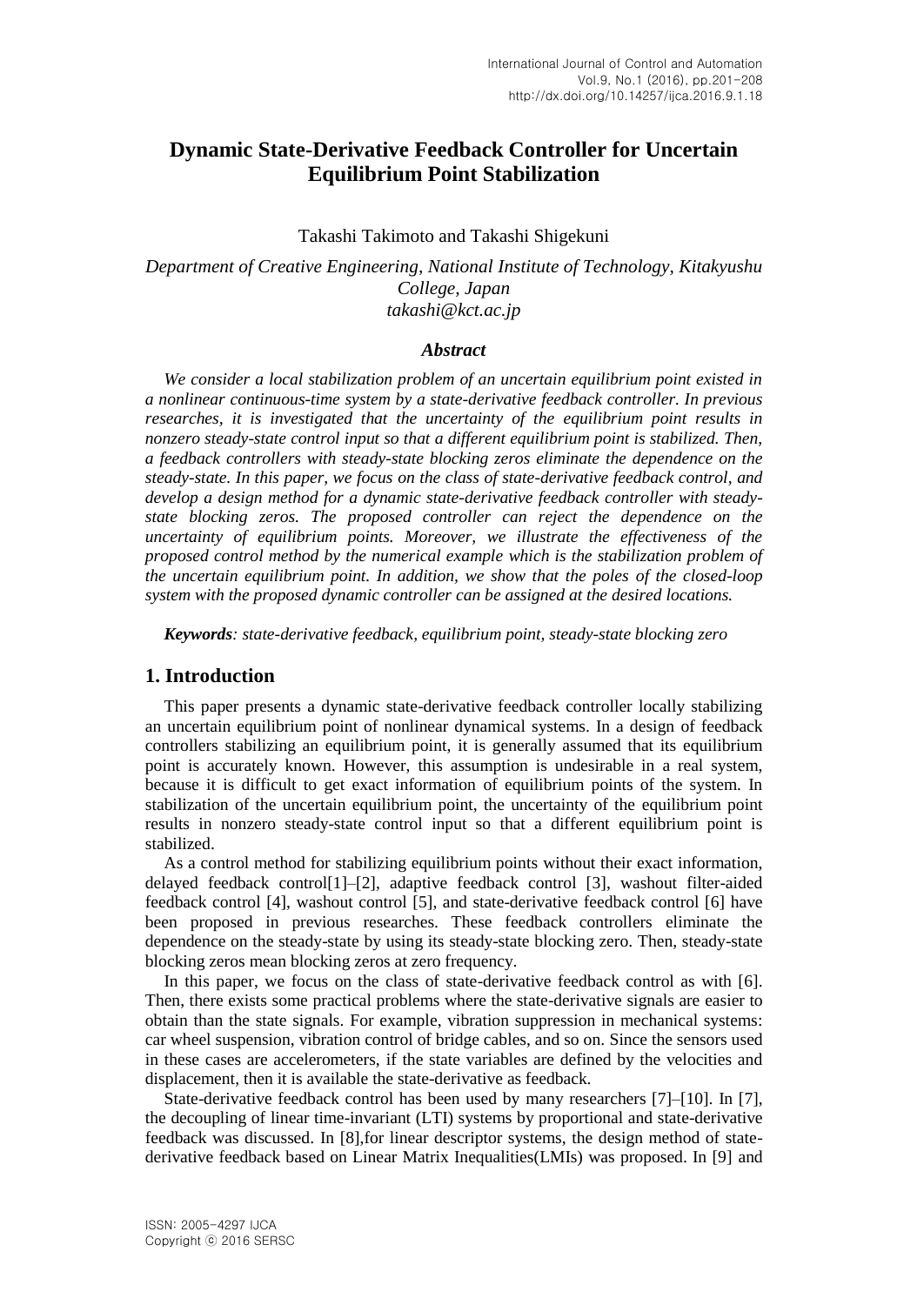International Journal of Control and Automation Vol.9, No.1 (2016)

[10], for LTI systems with single-input, the pole assignment and the optimal control problem were considered. However, in contrast to the simple controller structure of statederivative feedback, the design of feedback parameters is complicated.

In this paper, as an easier way, we introduce a dynamic controller with state-derivative feedback. Then, we propose the design methods of the feedback parameters stabilizing uncertain equilibrium points. Moreover, we show that the poles of the closed-loop system with the proposed controller can be assigned at the desired locations.

This paper is organized as follows: first, in section2, a local stabilization problem of an uncertain equilibrium point existed in a nonlinear continuous-time system is presented. In section 3, we propose a dynamic state-derivative feedback controller which can reject the dependence on the uncertainty of equilibrium points. Then, we give a design method of the proposed controller. In section4, we show numerical simulations which illustrate the effectiveness of the proposed method.

#### **2. Problem Statement**

We consider an nth-order linear continuous-time invariant system described by

$$
\dot{\Box}(\Box) = \Box(\Box(\Box), \Box(\Box)),
$$

where  $\square(\square) \in R^{\square}$  is the state vector, and  $\square(\square) \in R^{\square}$  is the input vector. We assume

that  $f$  is differentiable, and there exists an equilibrium point of the system  $(1)$  with  $\square$ ( $\square$ ) = 0, that is,

$$
0=\square(\square_{\square},0).
$$

The linearized system around the equilibrium point  $x_e$  is given by

$$
\Box \dot{\Box}(\Box) = \Box \Box \Box(\Box) + \Box \Box(\Box), \tag{2}
$$

where

$$
\square\square(\square) = \square(\square) - \square_{\square}, \quad \square = \frac{\square\square(\square,\square)}{\square\square} \Big|_{\square=\square_{\square},\square=0},
$$

$$
\square = \frac{\square\square(\square,\square)}{\square\square} \Big|_{\square=\square_{\square},\square=0}
$$

Then, we assume that  $(\square, \square)$  is stabilizable.

The control purpose in this paper is to stabilize the equilibrium point  $x_e$  of the system (1), that is, to design a feedback controller such that

$$
\lim_{\square \to \infty} \square(\square) = 0,\tag{3}
$$

where

$$
\Box(\Box) = \begin{bmatrix} \Box \Box(\Box) \\ \Box(\Box) \end{bmatrix} . \tag{4}
$$

To this end, we consider the local stabilization of the equilibrium point  $x_e$  of the system (1) without changing its equilibrium point $x_e$ .

If the equilibrium point  $x_e$  is available, it can be directly used in state feedback as

$$
\Box(\Box) = \Box(\Box(\Box) - \Box_{\Box})
$$

$$
= \Box \Box \Box(\Box)
$$

where  $\Box$  is a feedback gain. However, it is generally difficult to get the exact value of the equilibrium point  $x_e$  in the real system. In this paper, it is assumed that the equilibrium

(1)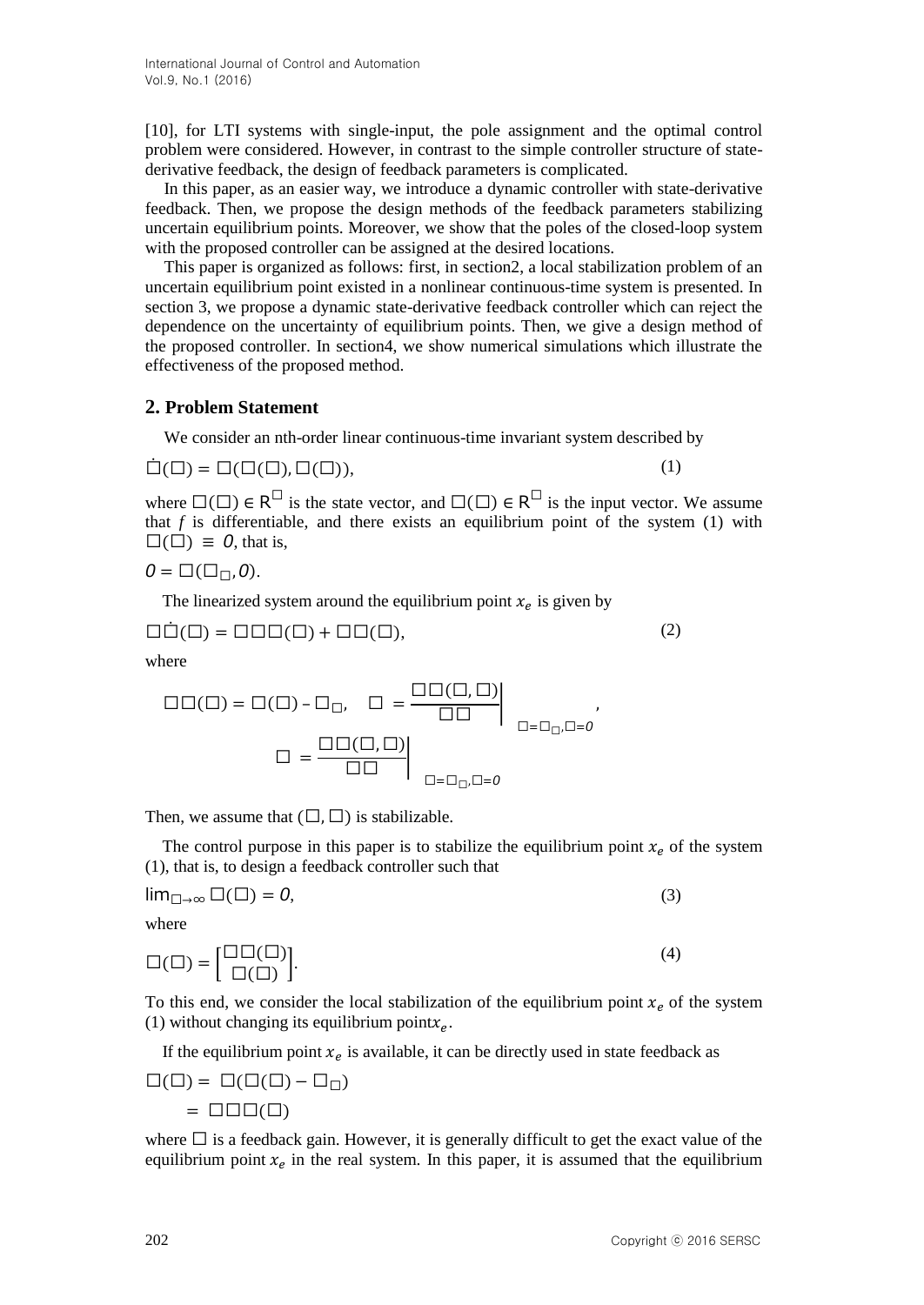point  $\Box_{\Box}$  of the system (1) is uncertain, that is, the measured output  $\Box(\Box)$  is described by

$$
\Box(\Box) = \Box(\Box) - \Box_{\Box\Delta} = \Box\Box(\Box) + \Delta\Box_{\Box} \tag{5}
$$

where  $\Box_{\Box \Delta}$  is a measurable equilibrium point having a uncertain term  $\Delta \Box_{\Box}$  given by  $\square_{\square\Delta} = \square_{\square} - \Delta\square_{\square}$ . Therefore, we consider the stabilization of the uncertain equilibrium point  $\square_{\square}$  by using only information of  $\square(\square)$  as feedback.

By using  $\square(\square) = (\square \square - \square)^{-1} \square$  and a dynamic feedback controller  $\square(\square)$ , the closed-loop system is depicted in Figure 1. For the closed-loop system, the uncertain term for the equilibrium point,  $\Delta \Box_{\Box}$ , can be regarded as a steady-state disturbance. Then, a transfer function from the steady-state disturbance  $\Delta \Box_{\Box}$  to the state and input *z* is given by

$$
\square(\square) = \begin{bmatrix} \square(\square)\square(\square) \left(\square - \square(\square)\square(\square)\right)^{-1} \\ \square(\square) \left(\square - \square(\square)\square(\square)\right)^{-1} \end{bmatrix} .
$$
\n
$$
(6)
$$

By this steady-state disturbance, in the steady-state, the state  $\square(\square)$  and the control input  $\Box$   $\Box$ ) may be biased. Because, when the closed-loop system is stable, from the final value theorem, we have

$$
\lim_{\square \to \infty} \square(\square) = \lim_{\square \to 0} \square \square(\square) \frac{1}{\square} \Delta \square_{\square} = \square(0) \Delta \square_{\square}.
$$
 (7)

This suggests that another equilibrium point  $\square_{\square}^{'}$  is stabilized so that  $\square$   $\square_{\square}$ ,  $\square_{\square}$ )where ue  $\square_{\square} \neq 0$  and  $\square_{\square}' \neq \square_{\square}$ . Hence, in the uncertain equilibrium stabilization, it is important that the dynamic controller  $\square(\square)$  stabilizes the linearized system (2) and eliminates the influence of the steady-state disturbance  $\Delta \Box_{\Box}$ .



**Figure 1. Closed-loop System of Linearized System and Controller**

In this paper, to reject the influence of the uncertain term  $\Delta \Box_{\Box}$  in the steady-state, we focus on controllers with a blocking zero at zero frequency.

**Definition 1:** Blocking zeros of a transfer function matrix  $\square(\square)$  are  $\square \in \mathsf{C}$  which satisfy  $\square(\square) = 0$ . Moreover, a blocking zero at  $\square = 0$  is said a *steady-state blocking zero*.

When the closed-loop system by a dynamical controller  $\square(\square)$  having a steady-state blocking zero is asymptotically stable, from (7), we have

 $\lim_{\square\to\infty}\square(\square)=0.$ 

Dynamic controllers with a steady-state blocking zero have been studied by several researchers [1]–[6]. In this paper, we focus on state-derivative feedback control, and propose a new dynamic state-derivative feedback controller which has steady-state blocking zeros.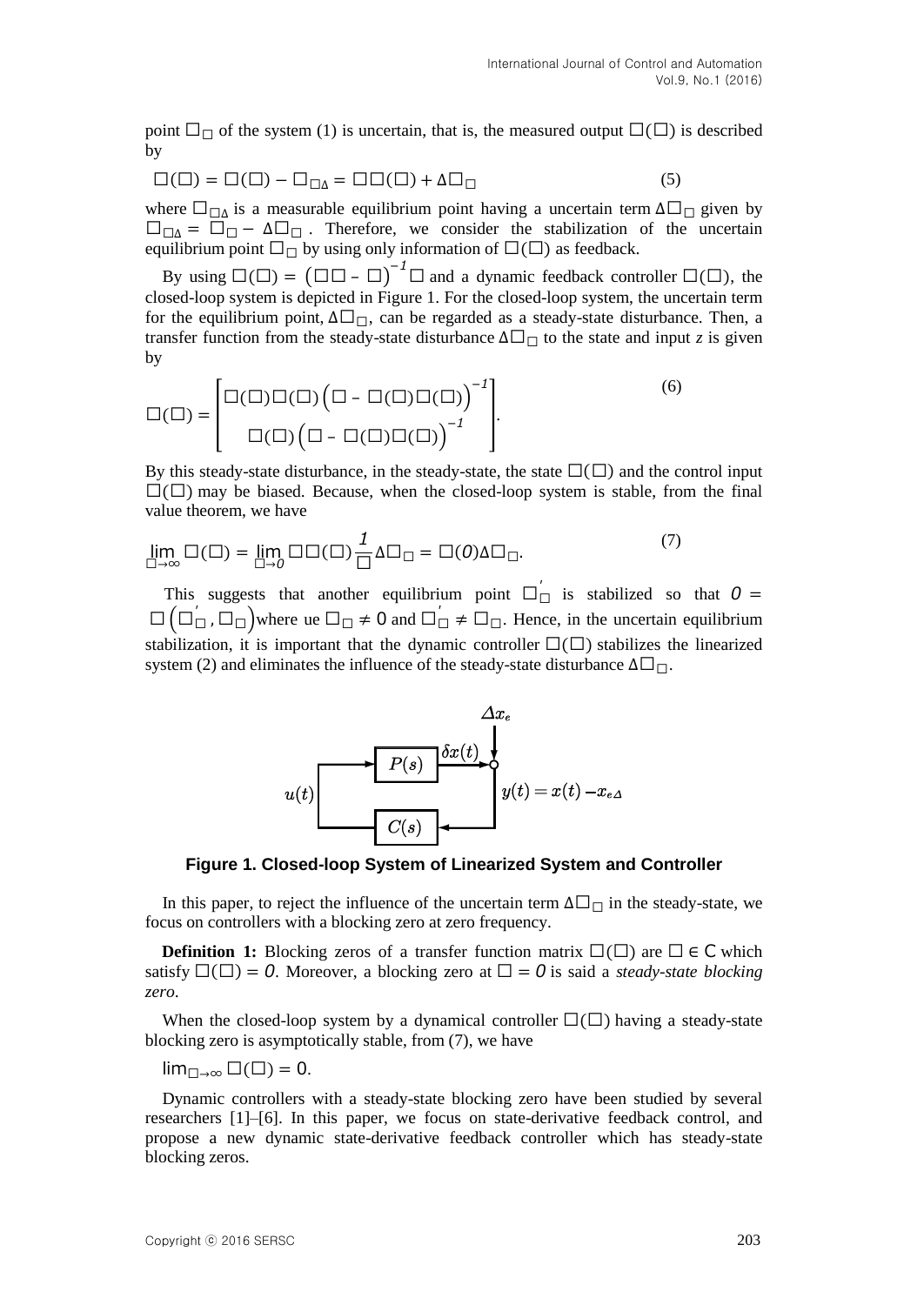**Remark 1:** In [6]–[10], by a state-derivative feedback controller,

$$
\Box'(\Box) : \Box(\Box) = \Box \dot{\Box}(\Box), \tag{8}
$$

the pole placement problem has been considered. In fact, since the transfer function of this controller  $\Box'(\Box) = \Box \Box$ , it has the steady state blocking zero.

In contrast to the simple controller structure of statederivative feedback (8), the design of feedback parameters is complicated. In the next section, we introduce a dynamic controller with state-derivative feedback.

# **3. Dynamic State-Derivative Feedback Controller**

We consider an  $\overline{\Box}$ th-order dynamic state-derivative feedback controller described by

$$
\Box(\Box) : \dot{\Box}(\Box) = \widehat{\Box} \Box(\Box) + \widehat{\Box} \dot{\Box}(\Box),
$$
  

$$
\Box(\Box) = \widehat{\Box} \Box(\Box),
$$
  
(9)

where  $\widehat{\Box} \in R^{\widetilde{\Box} \times \widetilde{\Box}}$ ,  $\widehat{\Box} \in R^{\widetilde{\Box} \times \Box}$ , and  $\widehat{\Box} \in R^{\Box \times \widetilde{\Box}}$  are design parameters.

In the vicinity of the equilibrium point  $\Box_{\Box}$ , we derive the closed-loop system with the dynamic controller (9). From (5), we obtain

$$
\dot{\Box}(\Box) = \frac{\Box}{\Box \Box} (\Box \Box (\Box) + \Delta \Box_{\Box}) = \Box \dot{\Box}(\Box)
$$
\n(10)

Therefore, from (2), (9), and (10), the closed-loop system is given by

$$
\begin{bmatrix} \Box \dot{\Box}(\Box) \\ \dot{\Box}(\Box) \end{bmatrix} = \Box_{\Box} \begin{bmatrix} \Box \Box(\Box) \\ \Box(\Box) \end{bmatrix}, \tag{11}
$$

where

$$
\Box_{\Box} := \begin{bmatrix} \Box & \Box \bar{\Box} \\ \widehat{\Box} \Box & \Box + \widehat{\Box} \Box \widehat{\Box} \end{bmatrix} . \tag{12}
$$

Then, we have the following lemma and theorem.

**Lemma 1:**The transfer function of the feedback controller (9) is given by

$$
\Box(\Box) = \Box \widehat{\Box} (\Box \Box - \widehat{\Box})^{-1} \widehat{\Box} \tag{13}
$$

**Proof:** It is obviously from  $(9)$ .

**Theorem 1:** If the closed-loop system (11) is asymptotically stable by a dynamic statederivative controller (9), then  $\Box$  and  $\widehat{\Box}$  are nonsingular.

**Proof:** When the closed-loop system (11) is asymptotically stable,  $\Box_{\Box}$  does not have any zero eigenvalues, that is,

 $\det \Box_{\Box} \neq 0.$ 

Since

$$
\det \Box_{\Box} = \det \begin{bmatrix} \Box & 0 \\ \widehat{\Box} & \Box \end{bmatrix} \begin{bmatrix} \Box & \Box \widehat{\Box} \\ 0 & \widehat{\Box} \end{bmatrix} = \det \Box \det \widehat{\Box},
$$

we have det  $\square \neq 0$  and det  $\widehat{\square} \neq 0$ .

From Theorem 1 and Lemma 1, when the closed-loop system is asymptotically stable, pole zero cancellation does not occurred. Thus, the dynamic state-derivative feedback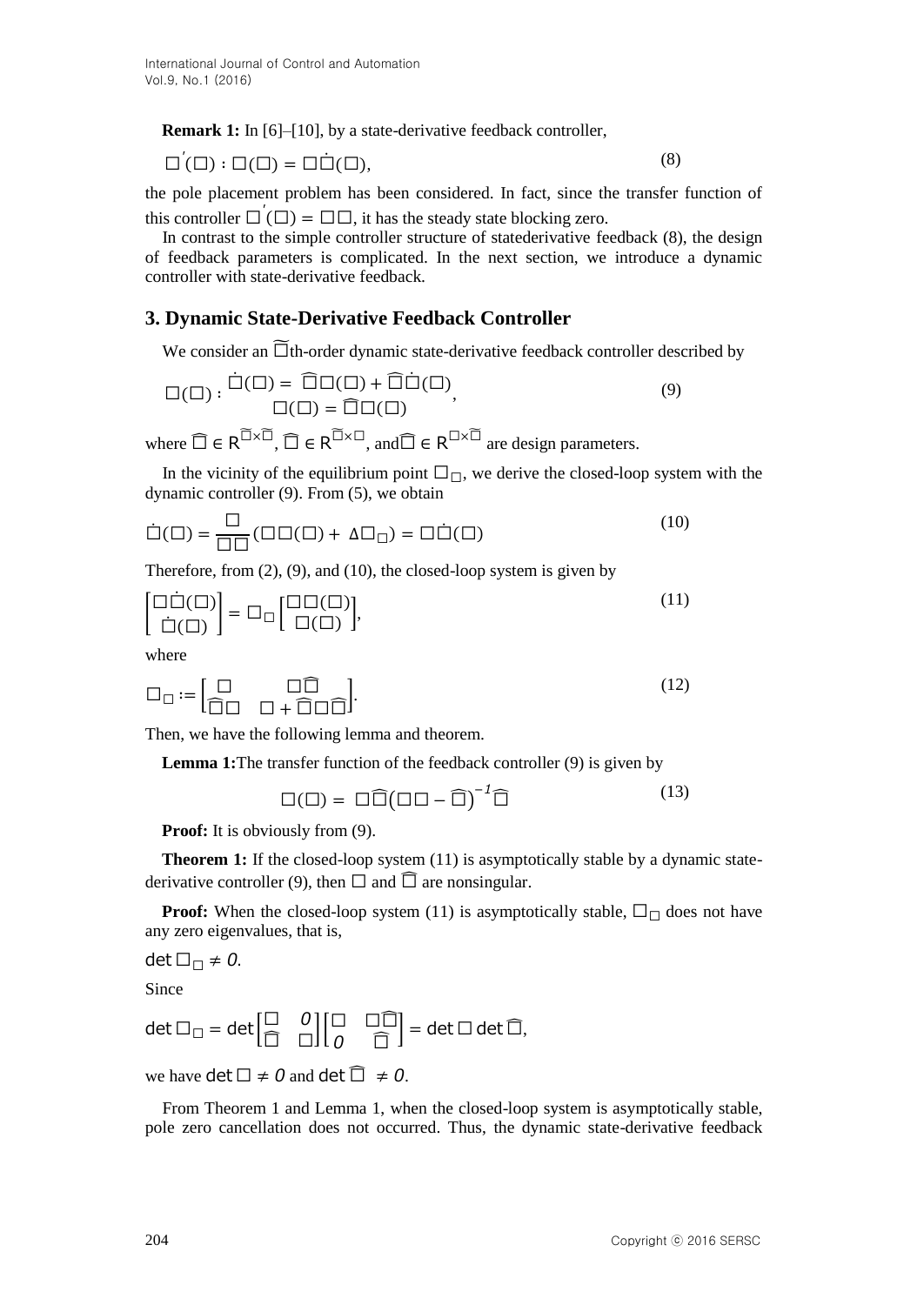controller (9) has a steady-state blocking zero. Therefore, if the closed-loop system is asymptotically stable by the state-derivative controller (9), we have

$$
lim_{\square \to \infty} \square(\square) = 0,
$$

that is, such the controller eliminates the influence of the steady-state disturbance  $\Delta \Box_{\Box}$ .

In the following, we will give a full order dynamic state-derivative feedback controller. The term "full order" implies that the order of the controller is the same as that of the plant. Then, we have the following theorem.

**Theorem 2:** If  $\square$  is nonsingular, then there exists a full order dynamic state-derivative feedback controller stabilizing the closed-loop system (11). Moreover, one of the controllers is given by

$$
\begin{aligned}\n\widehat{\Box} &= \Box + \Box \Box + \Box \Box + \Box \Box \Box, \\
\widehat{\Box} &= -\Box, \\
\widehat{\Box} &= \Box,\n\end{aligned} \tag{14}
$$

where  $\Box$  and  $\Box$  are matrices such that  $\Box + \Box \Box$  and  $\Box + \Box \Box$  are asymptotically stable, respectively.

**Proof:** Using (14) and a similarity transformation of Ac by the matrices

$$
\Box = \begin{bmatrix} \Box & 0 \\ \Box & -\Box \end{bmatrix}, \quad \Box^{-1} = \begin{bmatrix} \Box & 0 \\ \Box & -\Box \end{bmatrix}, \tag{15}
$$

we have

$$
\Box \Box_{\Box} \Box^{-1} = \begin{bmatrix} \Box & 0 \\ \Box & -\Box \end{bmatrix} \begin{bmatrix} \Box & \Box \widehat{\Box} \\ \widehat{\Box} \Box & \Box + \widehat{\Box} \Box \widehat{\Box} \end{bmatrix} \begin{bmatrix} \Box & 0 \\ \Box & -\Box \end{bmatrix}
$$

$$
= \begin{bmatrix} \Box + \Box \Box & -\Box \Box \\ 0 & \Box + \Box \Box \end{bmatrix} . \tag{16}
$$

Thus,  $\square_{\square}$  is asymptotically stable by the feedback parameters (14).

From the theorems 1 and 2, it is concluded that there exists a dynamic state-derivative feedback controller (9) which stabilizes the linearized system (2) if and only if A is nonsingular. Moreover, from (16), the poles of the closed-loop system of the linearized system (2) and the state-derivative controller (9) are eigenvalues of  $\Box$  +  $\Box$  $\Box$  and  $\Box$  +  $\Box$  $\Box$ . As a result, we can assign the poles of the closed-loop system at the desired locations.

## **4. Numerical Example**

In this section, we show the numerical example of thestabilization problem of uncertain equilibrium points. Weconsider the second-order linearized system with uncertainparameters is described by

$$
\dot{\Box}(\Box) = \begin{bmatrix} 0 & 1 \\ 1 & 0.5 \end{bmatrix} \Box(\Box) + \begin{bmatrix} 0 \\ 1 \end{bmatrix} \Box(\Box) + \Box, \tag{17}
$$

where  $\Box \in \mathbb{R}^2$  is an uncertain parameter. In this paper, we assume that the system (17) is the true system when  $\Box = 0$ . Then, the true system has an equilibrium pointgiven by

$$
\Box_{\Box} = \begin{bmatrix} 0 \\ 0 \end{bmatrix} . \tag{18}
$$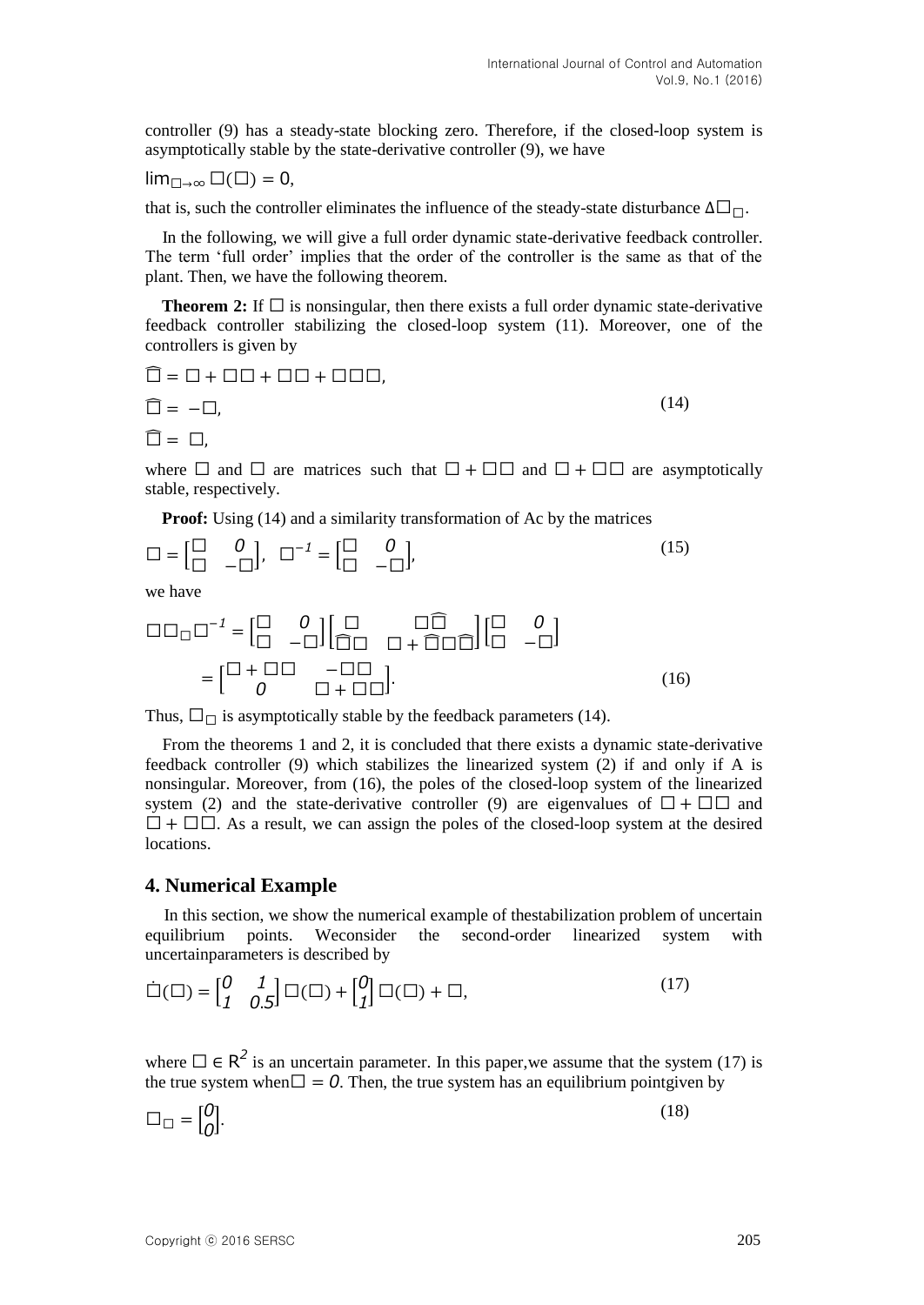Moreover, it is assumed that true equilibrium points (18)are unknown. Then, we know the equilibrium point withuncertainty,

$$
\Box_{\Box\Delta} = -\begin{bmatrix} 0 & 1 \\ 1 & 0.5 \end{bmatrix}^{-1} \Box = \begin{bmatrix} 0.5 & -1 \\ -1 & 0 \end{bmatrix} \Box,
$$
\n(19)

that is, the measured output  $\square(\square)$  is given by

$$
\Box(\Box) = \Box(\Box) - \Box_{\Box\Box}.
$$
\n(20)

The control purpose in this example is to stabilize theequilibrium point (18), that is,

$$
\lim_{\square \to \infty} \square(\square) = 0
$$
 and  $\lim_{\square \to \infty} \square(\square) = 0$ .

Then, we will design a stabilizing controller (9) by usingonly derivative information of (20) as feedback.

From Theorem 2, there exists a full order controller(9), because the eigenvalues of A are  $-0.78$  and 1.28.Then, matrices  $\Box$  and  $\Box$  such that the eigenvalues of  $\Box$  +  $\Box$   $\Box$  are equal to  $-1 \pm \square$ , and the eigenvalues of  $\square + \square \square$  are equal to  $-2 \pm 2\square$ , are given by

$$
\Box = [-3 \ -2.5], \ \Box = \begin{bmatrix} 2 & -2 \\ -1 & -3 \end{bmatrix}.
$$

From (14), feedback parameters are given by

$$
\widehat{\Box} = \begin{bmatrix} 4 & 7 \\ 4 & 3 \end{bmatrix}, \widehat{\Box} = \begin{bmatrix} 2 & -2 \\ -1 & -3 \end{bmatrix}, \widehat{\Box} = \begin{bmatrix} -3 & -2.5 \end{bmatrix}.
$$
 (21)

Figure 2 shows the poles and blocking zeros plots for the closed-loop system of the system (17) and the dynamic state-derivative feedback controller (2) with (21). Figure 2(a) is that from  $\Box \Box \Box$  to  $\Box$ , and (b) is that from  $\Box \Box \Box$  to  $\Box$ . The poles are plotted as "x" and the zeros are plottedas "o". It can be seen that the poles are placed at desiredlocations and the blocking zeros are placed at the origin.



**Figure 2. Poles and Blocking Zeros Plots for Closed-loopsystems**

Figure 3 shows the time responses of the state  $\square(\square) = \square_1$  $(\square)$ <sup>T</sup>, control input  $\square(\square)$ , and the measured output $\Box(\Box) = \Box(\Box) + \Box \Box_{\Box} = [\Box_1(\Box) \quad \Box_2(\Box)]^T$  in the the system(17) with the dynamic state-derivative feedback controller(2). Then, the uncertain parameter *d* is given by

 $\square = \begin{bmatrix} 0 \\ 0 \end{bmatrix}$ ,...<br>2 |·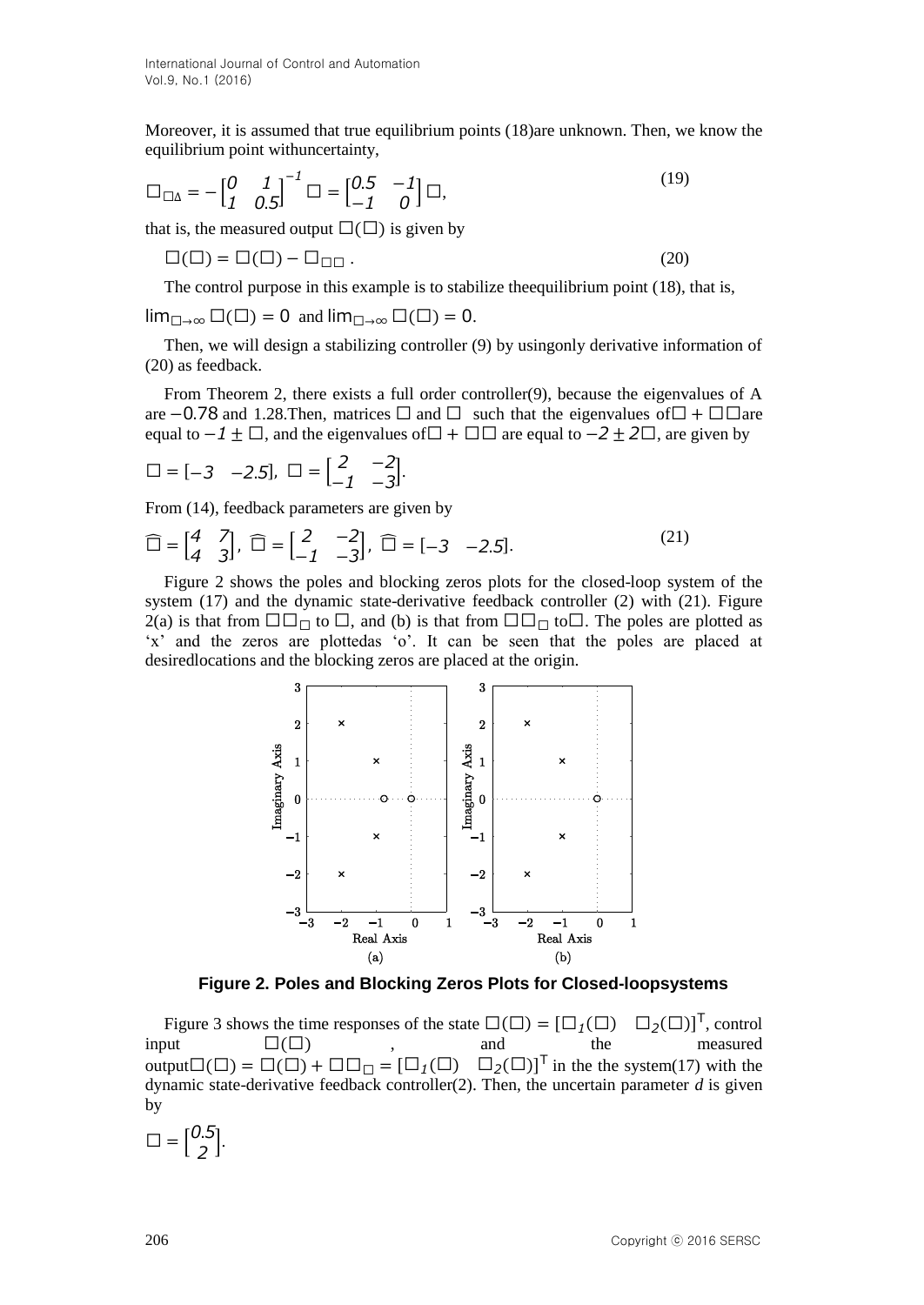The dashed line indicates  $\Box_2(\Box)$  and  $\Box_2(\Box)$ , respectively. Figure 3 shows that both the control input  $\square(\square)$  and the state  $\square(\square)$  in the controlled system converge to 0 by the proposedstate-derivative controller. As a result, the uncertainequilibrium point xe in the system (17) can be stabilizedby the dynamic state-derivative feedback controllerwith the steady-state blocking zero.

# **5. Conclusions**

In this paper, we have considered a local stabilizationproblem of an uncertain equilibrium point existed in anonlinear continuous-time system. Then, we have proposedthe controller which is a dynamic state-derivativefeedback controller with steady-state blocking zeros. Wehave also shown that the proposed state-derivative controllercan fully eliminate the bias of the output signal inthe steady-state. Moreover, we have illustrated the effectivenessof the proposed control method by the numericalexample which is the stabilization problem of the uncertainequilibrium point.

Future researches are to extend the proposed methodsto output feedback, applying robust control.



**Figure 3.Time Responses for the System (17) with the Proposedcontroller**

## **References**

- [1] K. Pyragas, "Continuous control of chaos by self-controllingfeedback", Physics Letters A, vol. 170, **(1992)**, pp. 421–428.
- [2] H. Kokame, K. Hirata, K. Konishi and T. Mori, "State difference feedback for stabilizing uncertainsteady states of non-linear systems", International Journal of Control, vol. 74, no. 6, **(2001)**, pp. 537–546.